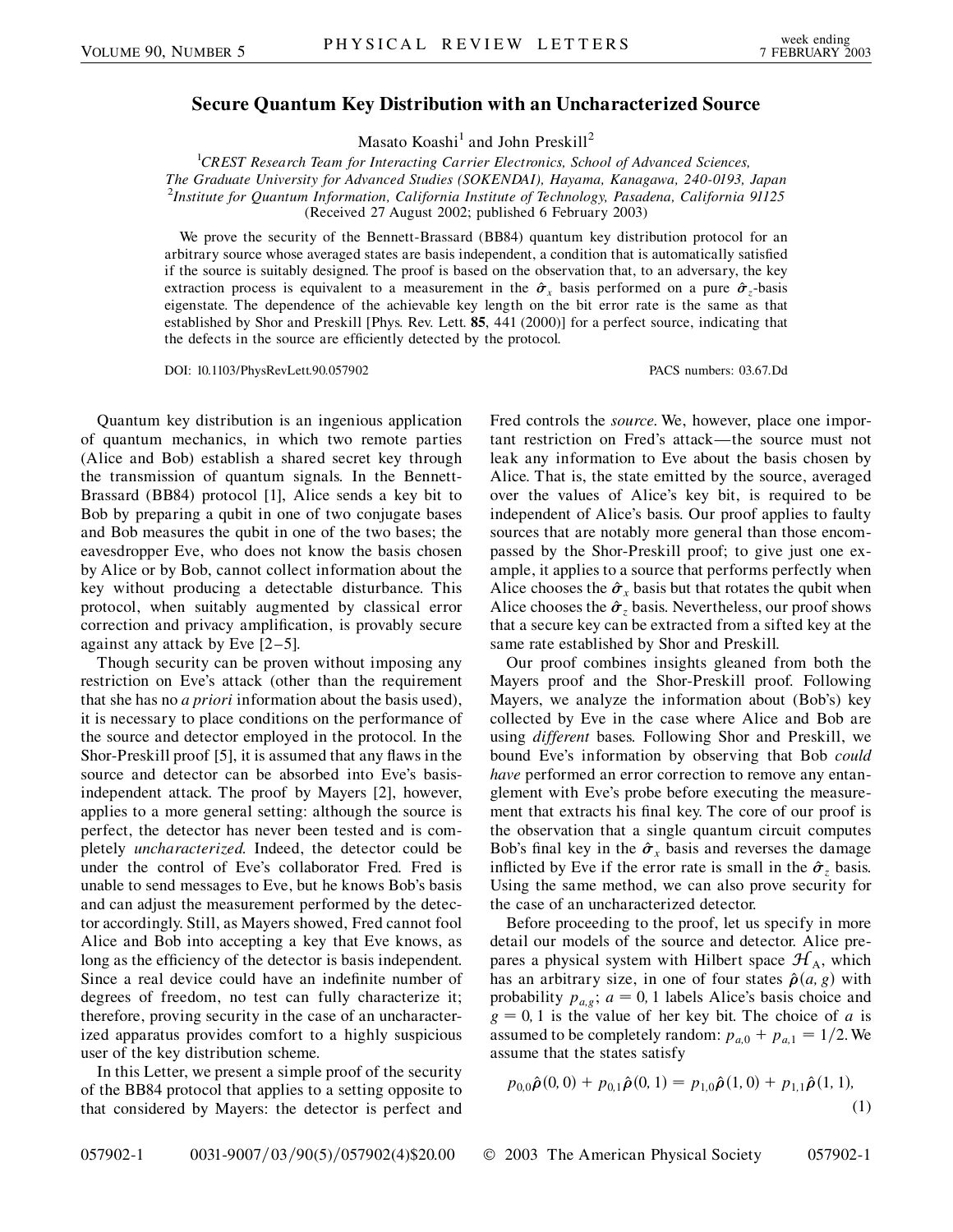which is vital in the security proof. A convenient way to prepare such an ensemble is to introduce an auxiliary system A' with Hilbert space  $\mathcal{H}_{A'}$ . Alice first prepares  $\mathcal{H}_A \otimes \mathcal{H}_{A'}$  in an entangled state  $\hat{\rho}_{AA'}$  and then performs a measurement  $M_a$  on system A<sup> $\prime$ </sup> alone. The measurement *Ma* gives a binary outcome, determining *g*. Equation (1) is then satisfied because the choice of the measurement,  $M_0$  or  $M_1$ , does not affect the marginal state of  $\mathcal{H}_A$ . Hence, if the source is realized in this way, there is no need to test its performance.

As noted in [6], if  $A'$  is a qubit,  $M_0$  is a measurement of  $\hat{\sigma}_z$ , and  $M_1$  is a measurement of  $\hat{\sigma}_x$ , then security can be established by the method of Shor and Preskill. But our security proof invokes only the condition (1); no further properties of  $\hat{\rho}_{AA'}$ ,  $M_0$ , or  $M_1$  need be specified.

At the end of the transmission channel  $\mathcal{H}_A \to \mathcal{H}_B$ , Bob switches between two measurements on  $\mathcal{H}_B$ . We assume that the two measurements are modeled by a common quantum channel  $\mathcal{H}_B \to \mathcal{H}_2$ , where dim $\mathcal{H}_2$  = 2, followed by the measurement of the Pauli operator  $\hat{\sigma}_z$ or  $\hat{\sigma}_x$ . In the security proof, we include the common quantum channel in the transmission channel between Alice and Bob, so that Bob receives a qubit at the end of the channel.

The protocol that we shall prove to be secure is the following: Let  $\Omega = \{1, ..., 4N(1 + \epsilon)\}\)$ . The variable denoted by  $\bar{a}$  takes the value opposite to  $a$ .

*Protocol 1 (BB84).*—(1) Alice creates random bit sequences  $\{a_i\}$  and  $\{g_i\}$  for  $i \in \Omega$ . Alice randomly chooses a subset  $R \subset \Omega$  with size  $|R| = 2N(1 + \epsilon)$ . (2) Bob creates a random bit sequence  $\{b_i\}$ . (3) When  $i \in R$ , Alice sends  $\hat{\rho}(a_i, g_i)$ . When  $i \in \bar{R} \equiv \Omega - R$ , Alice sends  $\hat{\rho}(\bar{a}_i, g_i)$ . (4) Bob measures  $\hat{\sigma}_z$  when  $b_i = 0$  and measures  $\hat{\sigma}_x$  when  $b_i = 1$ . For either case, he sets bit  $h_i$  according to the outcome ( $h_i = 0$  for outcome 1 and  $h_i = 1$  for outcome  $-1$ ). (5) Bob announces  $\{b_i\}$ . Alice announces  $\{a_i\}$  and *R*. If the size of  $T \equiv \{i \in R | a_i = b_i\}$  is less than *N*, the protocol aborts. Bob decides randomly on a subset  $S \subset$  $\{i \in \bar{R} | \bar{a}_i = b_i\}$  with  $|S| = N$  and announces (if he cannot do this, the protocol aborts). (6) Alice and Bob compare  $g_i$  and  $h_i$  for  $i \in T$  and determine the error rate  $\delta$ . If  $\delta$  is too large, the protocol aborts. (7) Bob randomizes the positions of the *N* qubits in *S* by a permutation  $\pi$  and announces  $\pi$ . Bob announces a linear code *C* with  $|C| = 2^r$  that corrects  $N(\delta + \epsilon)$  errors occurring in random positions with probability exponentially close to unity. (8) The sifted key  $\kappa_{\rm{sif}}$  of length *N* is defined as the sequence  $\{h_i\}_{i \in S}$ . The final key is the coset  $\kappa_{\rm sif}$  +  $C^{\perp}$ . (9) Alice obtains  $\kappa_{\rm sif}$  by applying an error correction scheme to  ${g_i}_{i \in S}$  via encrypted communication with Bob, consuming  $\tau$  bits of the previously shared secret key. Then Alice obtains the final key.

Protocol 1 is the standard BB84 protocol, except for the use of  $\bar{a}_i$  in place of  $a_i$  in steps (3) and (5), which we have adopted for later convenience in the proof. The random permutation  $\pi$  in step (7) is redundant, since it suffices to choose the code *C* randomly instead of doing the permu-

057902-2 057902-2

tation. In the limit of large *N*, the achievable  $r/N$  reaches  $1 - h(\delta)$  [where  $h(\delta) = -\delta \log_2 \delta - (1 - \delta) \log_2 (1 - \delta)$ ], and  $\tau/N$  in step (9) approaches  $h(\delta)$ , resulting in the rate of key generation  $1 - 2h(\delta)$ .

Our proof uses some basic properties of (classical) error-correcting codes. The linear code *C* appearing in step (7) is an *r*-dimensional subspace of the binary vector space  $\mathbf{F}_2^N$ . The code  $C^{\perp}$  appearing in step (8) is the orthogonal complement of *C*, called the dual of *C*. We can specify a linear coding function  $G : \mathbf{F}_2^r \to \mathbf{F}_2^N$ , which assigns a distinct codeword of *C* to each binary sequence of length *r*. We have assumed in the protocol that *C* corrects  $N(\delta + \epsilon)$  errors occurring in random positions with probability exponentially close to unity. More specifically, there exists a set of correctable errors  $\mathcal{E} \subset \mathbf{F}_2^N$ and a decoding function  $f : \mathbf{F}_2^N \to \mathbf{F}_2^r$ , satisfying

$$
f(G(y) + x) = y \tag{2}
$$

for any  $y \in \mathbf{F}_2^r$  and any  $x \in \mathcal{E}$ . A random error with weight at most  $N(\delta + \epsilon)$  belongs to  $\mathcal E$  with probability exponentially close to unity. The function *f* is not necessarily linear and may be hard to compute, but we will need only its existence for the proof of security—Bob does not compute *f* in the actual protocol.

What Bob actually calculates is the coset  $\kappa_{\rm{sif}} + C^{\perp}$  in step (8). One way to do this is to use the function  $G<sup>T</sup>$ :  $\mathbf{F}_2^N \to \mathbf{F}_2^r$ , which is the adjoint (matrix transpose) of *G* satisfying  $G^T(x) \cdot y = x \cdot G(y) \pmod{2}$  for any  $x \in \mathbf{F}_2^N$ and  $y \in \mathbf{F}_2^r$ . Since the kernel of  $G^T(x)$  is  $C^{\perp}$ , the final key is the *r*-bit sequence  $G<sup>T</sup>(\kappa<sub>sif</sub>)$ . The duality between *G* and *G<sup>T</sup>* will play an important role in the proof below.

In order to prove that protocol 1 is secure, we need to show that Eve's maximum knowledge  $I_1$  about the final key is negligible. Note that Bob's final key is determined at step (8); step (9), which assures that Alice's key agrees with Bob's and leaks no information to Eve, is not relevant to  $I_1$ . Let us compare protocol 1 with a modified one.

*Protocol* 2.—(3)<sup>*'*</sup> When  $i \in R$ , Alice sends  $\hat{\rho}(a_i, g_i)$ . When  $i \in \bar{R}$ , Alice also sends  $\hat{\rho}(a_i, g_i)$ . The other steps are the same as in protocol 1.

This modification follows Mayers's argument [2] except for the exchanged roles of the sender and the receiver. The only difference between protocols 1 and 2 is a flip in Alice's basis for  $i \in \overline{R}$ . But the bits  $\{g_i\}$  for  $i \in \overline{R}$  are kept secret by Alice. Hence, for Eve and Bob only the state averaged over  ${g_i}$  is relevant, and this state is identical for the two protocols by the condition Eq. (1). Therefore, Eve's maximum knowledge  $I_2$  about Bob's final key in protocol 2 is the same as  $I_1$ .

Next, let us further modify protocol 2 in favor of Eve, by allowing Eve to control Alice's source. Now Eve knows  $\{a_i\}$  and  $\{g_i\}$  and is free to prepare the states measured by Bob however she pleases. Since the states  $\hat{\rho}(a_i, g_i)$  have been removed from the protocol and Bob's measurements are symmetric in  $b_i$ , the protocol is completely symmetric in  $\{a_i\}$  and  $\{g_i\}$ . Therefore we may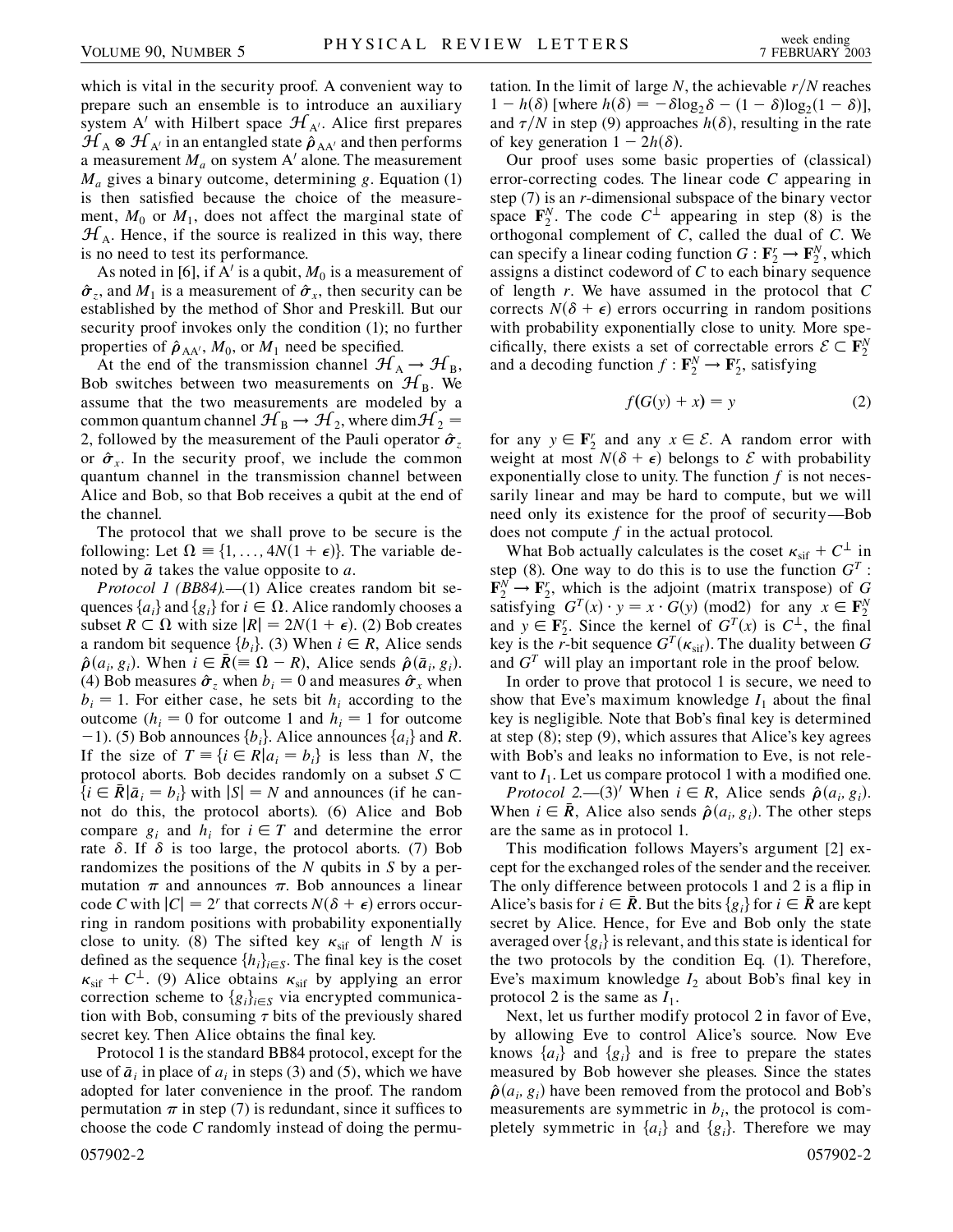assume  $a_i = g_i = 0$  without loss of generality. The resulting protocol is as follows.

*Protocol 3.*—(1) Alice randomly chooses a subset  $R \subset$  $\Omega$  with size  $|R| = 2N(1 + \epsilon)$ . (2) Bob creates a random bit sequence  $\{b_i\}$ . (3) Eve prepares Bob's qubits and her ancilla system in a state. (4) Bob measures  $\hat{\sigma}_z$  when  $b_i =$ 0 and measures  $\hat{\sigma}_x$  when  $b_i = 1$ . For either case, he sets the bit  $h_i$  according to the outcome. (5) Bob announces  ${b_i}$ . Alice announces *R*. If the size of  $T \equiv {i \in R | b_i = 0}$ is less than *N*, the protocol aborts. Bob decides randomly on a subset  $S \subset \{i \in \overline{R} | b_i = 1\}$  with  $|S| = N$  and announces (if he cannot do this, the protocol aborts). (6) Bob counts the number *n* of bits with  $h_i = 1$  for  $i \in T$  and determines the error rate  $\delta = n/|T|$ . If  $\delta$  is too large, the protocol aborts. (7) Bob randomizes the positions of the *N* qubits in *S* by a permutation  $\pi$  and announces  $\pi$ . Bob announces a linear code *C*. (8) The sifted key  $\kappa_{\text{sif}}$  of length *N* is defined as  $\{h_i\}_{i \in S}$ . The final key is the coset  $\kappa_{\rm sif} + C^{\perp}$ .

Since the modifications in the protocol favor Eve, Eve's maximum knowledge  $I_3$  about the final key in protocol 3 is no less than  $I_2$ : thus  $I_1 = I_2 \leq I_3$ . To complete the proof, we will show that  $I_3$  is small—Eve cannot predict Bob's key accurately because Bob is measuring in the "wrong" basis.

Let us denote the Hilbert space of Eve's system as  $\mathcal{H}_E$ and that of the *N* qubits belonging to *S* as  $\mathcal{H}_S$ . We may imagine that Bob's measurement on set *S* is delayed until step (8) and denote by  $\hat{\rho}$  the state over  $\mathcal{H}_S \otimes \mathcal{H}_E$  after the verification test on the set *T* is done, but before the qubits in *S* are measured. The test on *T* finds that the rate of error  $(\hat{\sigma}_z = -1)$  over *N* (or more) randomly chosen qubits is  $\delta$ . If the qubits in the set *S* were also measured in the  $\sigma_z$  basis, then the joint probability of finding an error rate less than  $\delta$  in *T* and finding more than  $N(\delta + \epsilon)$ errors in *S* would be asymptotically less than  $\exp[-\epsilon^2 N/4(\delta - \delta^2)]$  for any strategy by Eve. Ignoring any inefficient strategy that has only an exponentially small probability of giving an error rate less than  $\delta$  in *T*, we conclude that for the state  $\hat{\rho}$ , the probability of finding more than  $N(\delta + \epsilon)$  errors in *S* is exponentially small.

Let  $\{|v\rangle_Z, v \in \mathbf{F}_2^N\}$  denote the "*Z* basis" of  $\mathcal{H}_S$ , where the value of the *j*th bit of *v* corresponds to the eigenvalue of  $\hat{\sigma}_z$  on the *j*th qubit, and let  $\{|v\rangle_X = \hat{H}^N|v\rangle_Z\}$  denote the "*X* basis," where  $\hat{H}^N$  is the Hadamard transformation acting on the *N* qubits. The announcement of  $\pi$  in step (7) can be described as the transmission from Bob to Eve of a particle J in one of N! orthogonal states  $\{\ket{\pi}_{i}\}$ . The symmetrized state held by Bob and Eve after transmission of the particle is

$$
\hat{\boldsymbol{\rho}}_{\rm s} = (N!)^{-1} \sum_{\pi} |\pi\rangle_{\rm J} \langle \pi| \otimes (\hat{U}_{\pi} \otimes \hat{1}_{\rm E}) \hat{\boldsymbol{\rho}} (\hat{U}_{\pi}^{\dagger} \otimes \hat{1}_{\rm E}). \quad (3)
$$

Let  $\hat{P}_{\varepsilon}$  be the projection of  $\mathcal{H}_s$  onto the subspace spanned by the states  $|e\rangle$ <sub>Z</sub> such that  $e \in \mathcal{E}$ . The successful verification test ensures that the probability of finding an 057902-3 057902-3

error pattern that is not in  $\mathcal E$  is exponentially small:  $Tr[(\hat{P}_{\varepsilon} \otimes \hat{1}_{E})\hat{\rho}_{s}] \ge 1 - \eta$ , where  $\eta$  is an exponentially small number. (We are now regarding the particle J as part of Eve's system E.) If we define  $\hat{\rho}^{\prime}$  as

$$
\hat{\boldsymbol{\rho}}' \equiv \frac{(\hat{\boldsymbol{P}}_{\mathcal{E}} \otimes \hat{\mathbf{I}}_{\mathrm{E}}) \hat{\boldsymbol{\rho}}_{\mathrm{s}} (\hat{\boldsymbol{P}}_{\mathcal{E}} \otimes \hat{\mathbf{I}}_{\mathrm{E}})}{\mathrm{Tr}[(\hat{\boldsymbol{P}}_{\mathcal{E}} \otimes \hat{\mathbf{I}}_{\mathrm{E}}) \hat{\boldsymbol{\rho}}_{\mathrm{s}}]},
$$
\n(4)

its fidelity [7] to  $\hat{\rho}_s$ ,  $F(\hat{\rho}', \hat{\rho}_s) \equiv [Tr(\sqrt{\hat{\rho}'}\hat{\rho}_s\sqrt{\hat{\rho}'})^{1/2}]^2$ , is ---given by

$$
F(\hat{\boldsymbol{\rho}}', \hat{\boldsymbol{\rho}}_{s}) = \text{Tr}[(\hat{\boldsymbol{P}}_{\mathcal{E}} \otimes \hat{1}_{E})\hat{\boldsymbol{\rho}}_{s}] \ge 1 - \eta. \tag{5}
$$

In what follows, we will show that if the state  $\hat{\rho}^{\prime}$  instead of  $\hat{\rho}_s$  were used, Eve would have no information about the final key  $(I_3 = 0)$ . Then we will infer that any actual strategy by Eve (that passes the verification test with a probability that is not exponentially small) gives her exponentially small information.

In protocol 3, Bob measures in the *Z* basis for the verification test, and in the *X* basis to generate the key—we need to show that if the error rate is low in the *Z* basis, then the key is random and private. Our proof invokes a quantum circuit that outputs the same *r*-bit final key as Bob finds in protocol 3, and that also expunges Eve's entanglement with the key bits. Though Bob might not have actually executed this circuit, it would be all the same to Eve if he had, which is sufficient to ensure privacy.

The circuit, shown in Fig. 1, uses an auxiliary system Q of *r* qubits initially prepared in the state  $|0\rangle$ <sub>X</sub> and is a composition  $\ddot{U} \equiv U_2 U_1$  of two unitary operators  $U_1$  and  $\hat{U}_2$ . The operator  $\hat{U}_1$ , which calculates the final key, acts in the *X* basis as

$$
\hat{U}_1: |x\rangle_X \otimes |y\rangle_X \to |x\rangle_X \otimes |y + G^T(x)\rangle_X. \tag{6}
$$

Using the duality between  $G$  and  $G<sup>T</sup>$ , we easily see that *U*<sup>1</sup> acts in the *Z* basis as

$$
\hat{U}_1: |x\rangle_Z \otimes |y\rangle_Z \to |x + G(y)\rangle_Z \otimes |y\rangle_Z. \tag{7}
$$

The operator  $\hat{U}_2$  is defined in the *Z* basis as

$$
\hat{U}_2: |x\rangle_Z \otimes |y\rangle_Z \to |x\rangle_Z \otimes |y + f(x)\rangle_Z, \tag{8}
$$

and in the *X* basis acts as

$$
\hat{U}_2: |x\rangle_X \otimes |y\rangle_X \to |\Psi_{x,y}\rangle_X \otimes |y\rangle_X. \tag{9}
$$



FIG. 1. (a) A quantum circuit calculating  $\kappa_{fin} = G^T(\kappa_{sif})$  in the *X* basis. (b) The same circuit in the *Z* basis. When  $x \in \mathcal{E}$ , the final state of system Q is  $|0\rangle$ <sub>Z</sub>.